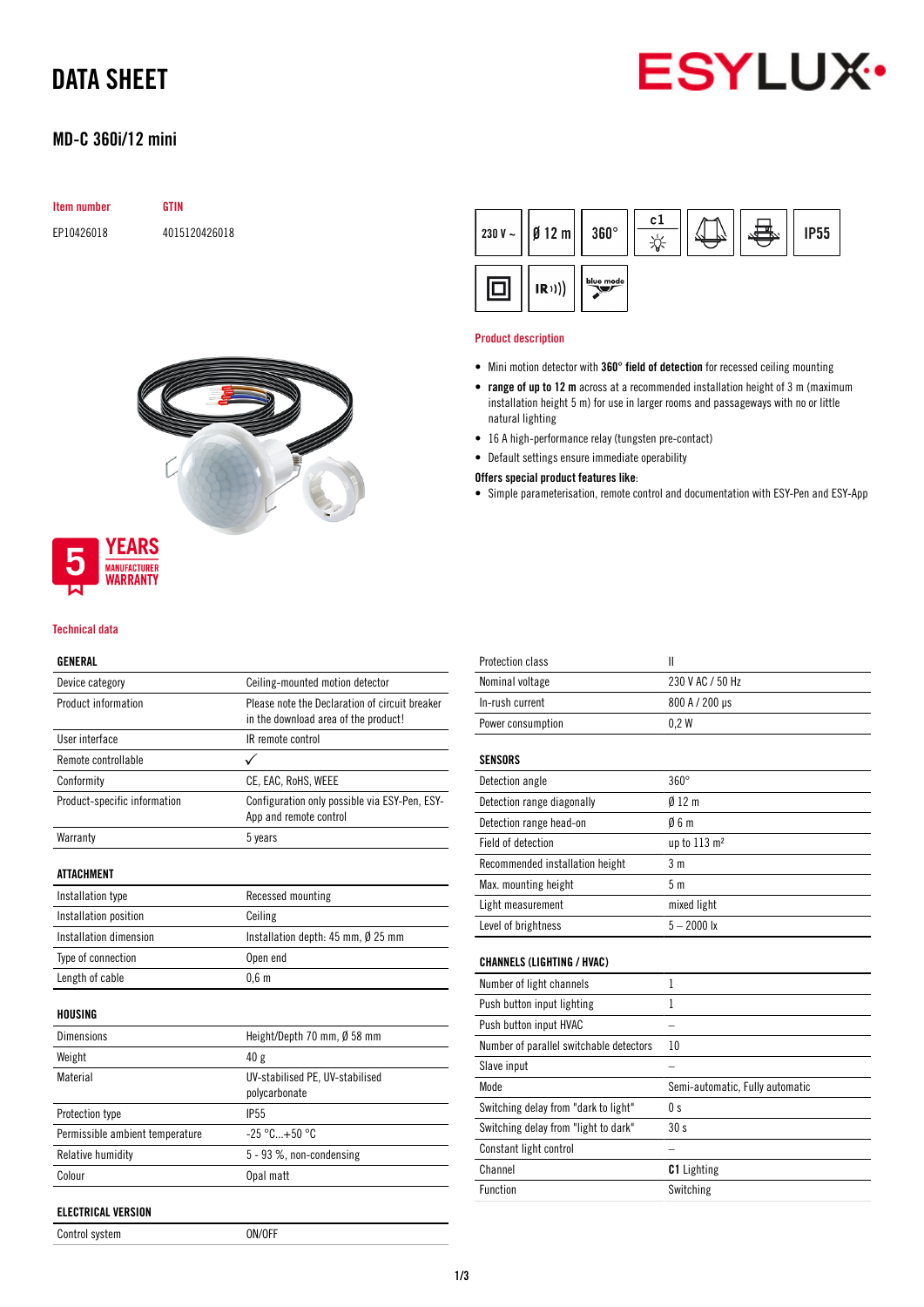## DATA SHEET



### MD-C 360i/12 mini

| Item number        | <b>GTIN</b>   |                                                                                                |                       |                                  |
|--------------------|---------------|------------------------------------------------------------------------------------------------|-----------------------|----------------------------------|
| EP10426018         | 4015120426018 |                                                                                                |                       |                                  |
| Switching capacity |               | 230 V/50 Hz, 16 AX<br>2300 W/10 A (cos phi = 1)<br>1150 VA/5 A (cos phi $= 0.5$ )<br>600 W LED | Push button input     |                                  |
|                    |               |                                                                                                | Impulse feature       |                                  |
|                    |               |                                                                                                | Switch-off delay time | 60 s15 min (adjustable in steps) |
| Switch contact     |               | make contact / non-floating                                                                    |                       |                                  |

#### Accessories

| <b>Product designation</b>           | <b>GTIN</b>   |
|--------------------------------------|---------------|
| Adapter                              |               |
| COMPACT MINI SPOTLIGHT ADAPTER 51/25 | 4015120426391 |
| Electrical accessories               |               |
| <b>CURRENT LIMITING MODULE 230V</b>  | 4015120426353 |
| FILTER 230 V                         | 4015120426988 |
| Remote control                       |               |
| ESY-Pen                              | 4015120425356 |
| REMOTE CONTROL MDi/PDi               | 4015120425509 |
|                                      |               |

| <b>Scale drawing</b>                                                                                      | <b>Field of detections</b>                  | <b>Detection range</b>     |                 |
|-----------------------------------------------------------------------------------------------------------|---------------------------------------------|----------------------------|-----------------|
| $25$ mm                                                                                                   | <b>ARRESTS</b>                              | Diagonally (A)             | $Ø$ 12 m        |
| $\overline{\phantom{0}}$<br>$\cdots$<br>$\overline{\phantom{a}}$<br>$45$ mm<br>$\frac{1}{25}$ mm<br>58 mm | $\bullet$<br>B1                             | $\blacksquare$ Frontal (B) | $\emptyset$ 6 m |
|                                                                                                           | A<br>HE.<br>$360^\circ$<br><b>Texas and</b> |                            |                 |